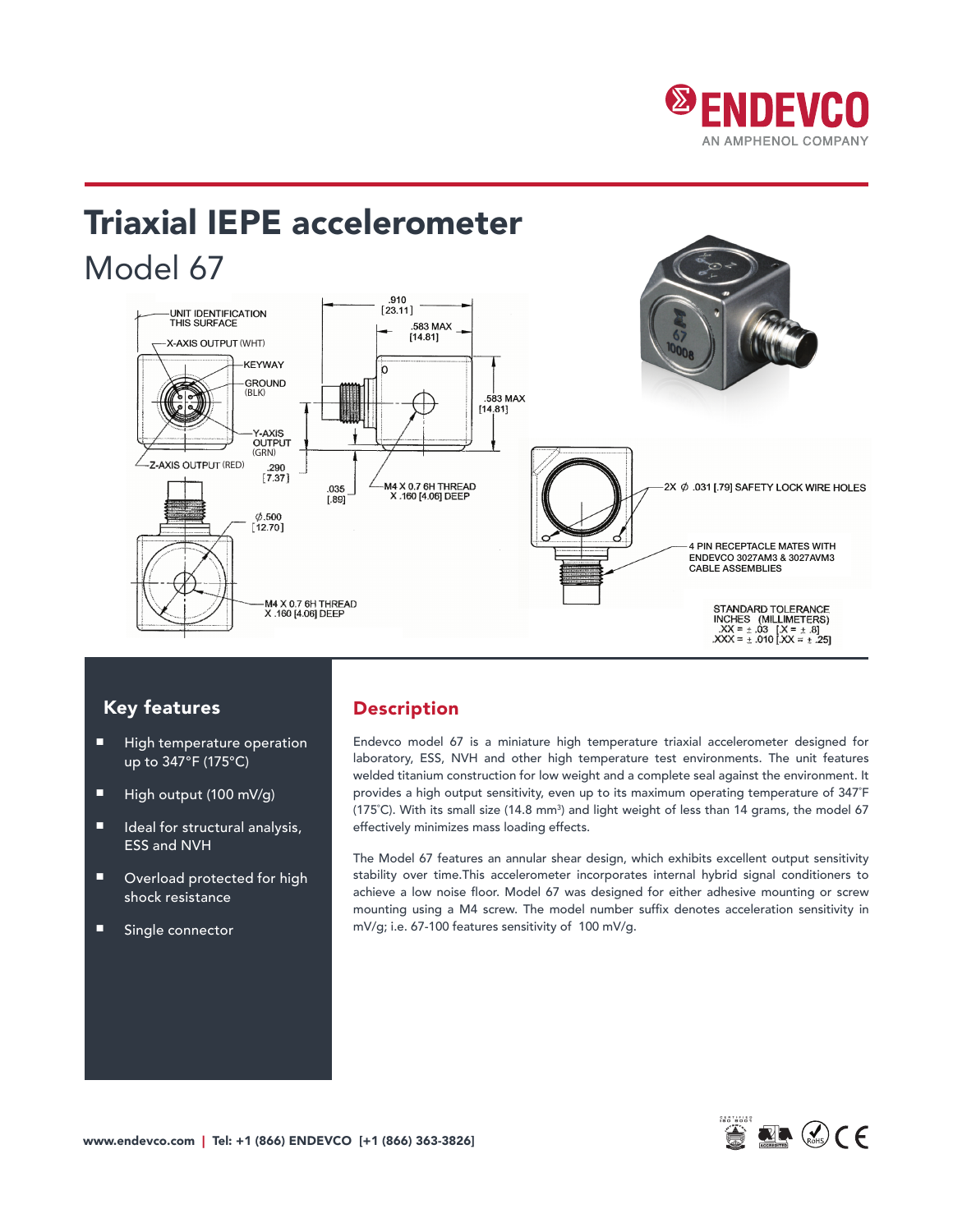## Triaxial IEPE accelerometer | Model 67

The following performance specifications conform to ISA-RP-37.2 (1964) and are typical values, referenced at +75˚F (+24˚C) and 100 Hz, unless otherwise noted. Calibration data, traceable to National Institute of Standards and Technology (NIST), is supplied..

| <b>Specifications</b>                                   |                    |                                                                           |               |  |
|---------------------------------------------------------|--------------------|---------------------------------------------------------------------------|---------------|--|
| <b>Dynamic characteristics</b>                          | <b>Units</b>       | $-10$                                                                     | $-100$        |  |
| Range                                                   | q(m/s2)            | ±500(4900)                                                                | ±50(490)      |  |
| Voltage sensitivity, typical                            | $mV/g$ (mV / m/s2) | 10(1.0)                                                                   | 100 (10.2)    |  |
| Amplitude response                                      |                    |                                                                           |               |  |
| ±5%, X Axis                                             | Hz                 | 0.2 to 6000                                                               | 0.7 to 6000   |  |
| $\pm 5\%$ , Y, Z Axis                                   | <b>Hz</b>          | 0.2 to 8000                                                               | 0.7 to 8000   |  |
| $±1dB$ , X Axis                                         | Hz                 | 0.15 to 8000                                                              | 0.5 to 8000   |  |
| ±1dB, Y, Z Axis                                         | Hz                 | 0.15 to 10,000                                                            | 0.5 to 10,000 |  |
| Phase response                                          |                    |                                                                           |               |  |
| $< 5^{\circ}$                                           | Hz                 | 5-5000                                                                    |               |  |
| $< 10^{\circ}$                                          | Hz                 | 2-7000                                                                    |               |  |
| Resonance frequency                                     | Hz                 | 35 000                                                                    |               |  |
| Transverse sensitivity                                  | %                  | < 5                                                                       |               |  |
| Temperature response                                    | %                  | See typical curve                                                         |               |  |
| At -67°F (-55°C) max/min<br>At +347°F (+175°C) max/min  | %                  | $0/-20$<br>$0/+30$                                                        |               |  |
| Amplitude linearity                                     | %                  | $\leq 1$                                                                  |               |  |
| <b>Output characteristics</b>                           |                    |                                                                           |               |  |
|                                                         |                    |                                                                           |               |  |
| Output polarity                                         |                    | Accceleration directed into base produces positive output                 |               |  |
| DC output bias voltage<br>Room temperature, 75°F (23°C) | Vdc                | $+11.0$ to $+13.5$                                                        |               |  |
| -67°F to 347°F (-55°C to +175°C)                        | Vdc                | $+6.0$ to $+16.0$                                                         |               |  |
| Output impedance 4-10 mA                                | Ω                  | < 100                                                                     |               |  |
| Full scale output voltage                               | V                  | ±5                                                                        |               |  |
| Residual noise                                          |                    |                                                                           |               |  |
| Broadband                                               |                    |                                                                           |               |  |
| $1Hz - 10kHz$                                           | µg rms             | 1400                                                                      | 450           |  |
| Spectral                                                |                    |                                                                           |               |  |
| 1 Hz                                                    | µg/√Hz             | 350                                                                       | 100           |  |
| 10 Hz                                                   | µg/JHz             | 100                                                                       | 30            |  |
| 100 Hz                                                  | µg/JHz             | 40                                                                        | 14            |  |
| 1000 Hz                                                 | µg/√Hz             | 15                                                                        | 4             |  |
| Grounding                                               | µg/√Hz             | Signal ground is connected to case and not isolated from mounting surface |               |  |
| <b>Power requirement</b>                                |                    |                                                                           |               |  |
| Supply voltage                                          | Vdc                | $+24$ to $+30$                                                            |               |  |
| Supply current                                          | mA                 | $+2$ to $+8$                                                              |               |  |
| Warm-up time (to reach 90% of final bias)               | sec                | < 10                                                                      |               |  |
| <b>Environmental characteristics</b>                    |                    |                                                                           |               |  |
| Temperature range                                       |                    | -67°F to 347°F (-55°C to +175°C)                                          |               |  |
| Humidity                                                |                    | Hermetically sealed                                                       |               |  |
| Sinusoidal vibration limit                              | g pk               | 1000                                                                      |               |  |
| Shock limit [1]                                         | g pk               | 5000                                                                      |               |  |
| Base strain sensitivity at 250 ustrain                  | eq. g/µstrain      | 0.01                                                                      | 0.001         |  |
| Thermal transient sensitivity                           | eq. g/°F           | 0.07                                                                      | 0.007         |  |
| Electromagnetic noise, at 100 Gauss                     | eq. g/Gauss        | 0.001                                                                     | 0.0002        |  |
| <b>Physical characteristics</b>                         |                    |                                                                           |               |  |
| <b>Dimensions</b>                                       |                    | See outline drawing                                                       |               |  |
| Weight                                                  | oz (gm)            | 0.5(14)                                                                   |               |  |
| Case material                                           |                    | Titanium                                                                  |               |  |
| Connector                                               |                    | 4 pin side mounted                                                        |               |  |
| Mounting [2]                                            |                    | Adhesive or M4 thread                                                     |               |  |
| Mounting torque                                         | Ibf-in (Nm)        | 10(1.13)                                                                  |               |  |